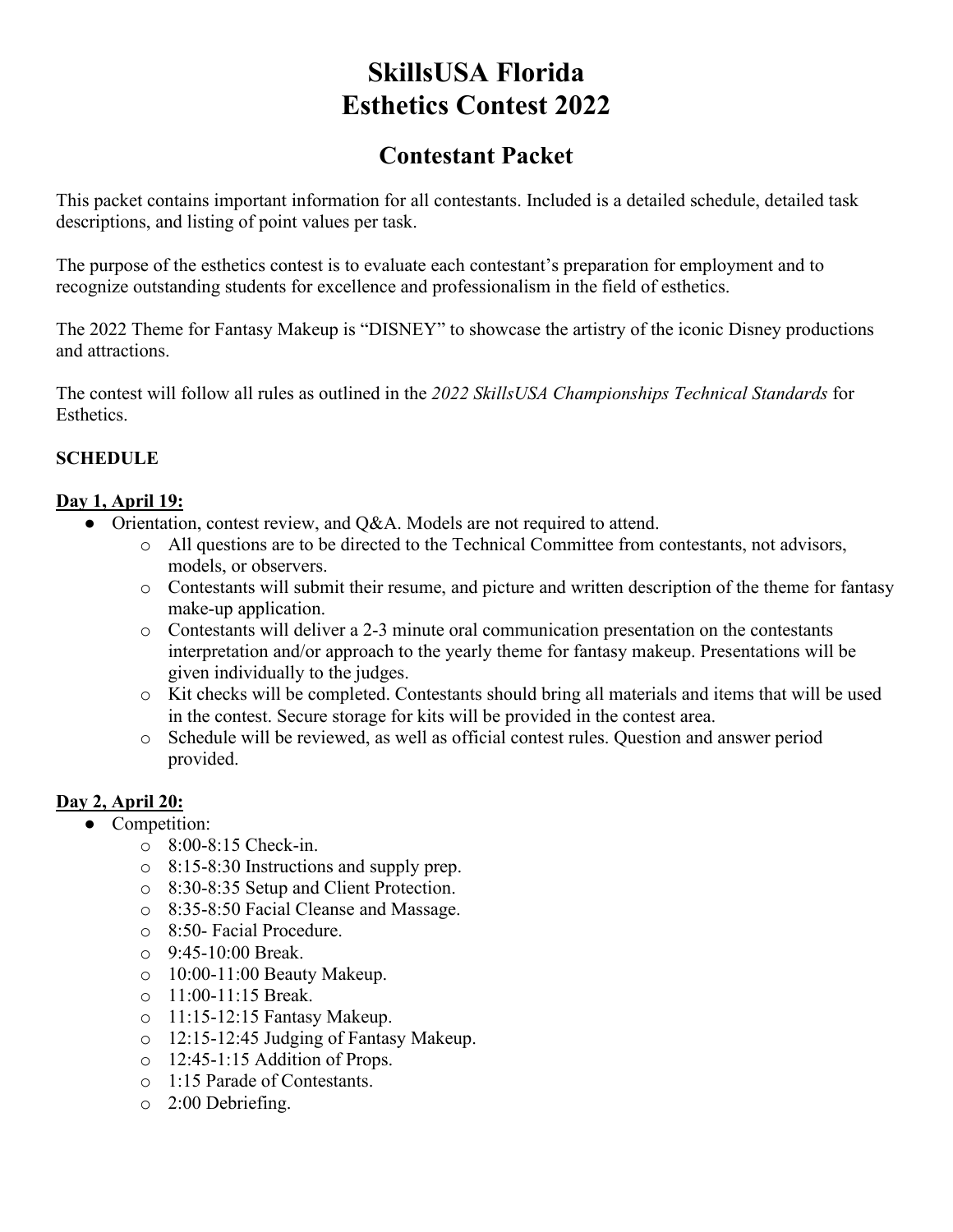# **TASKS, TIME LIMITS, SCORING**

- Written Examination: A written exam will be completed online prior to the conference. (100 points) All contestants must also complete the Professional Development Assessment (50 points)
- Kit Check: Contestants will be prepared to present to the judges all required items and supplies as instructed. A complete listing can be found in the *2022 SkillsUSA Championships Technical Standards*  for Esthetics. (100 points)
- Oral Communication: Contestants will deliver a 2-3 minute oral communication presentation on the contestants interpretation and/or approach to the yearly theme for fantasy makeup. (100 points)
- Facial massage: Contestants will perform a facial cleansing massage on a live model including all necessary pre- and post-service procedures within a 15-minute time limit. (150 points)
- Basic Facial: Contestants will perform a basic facial service on a live model including all necessary preand post-service procedures within a 30-minute time limit. (150 points)
- Beauty Makeup Application: Contestants will perform a daytime or evening cosmetic application on a live model including all necessary pre- and post-service procedures with a 60-minute time limit. (125) points)
- Fantasy Make-up Application: Contestants will turn in a one-page typewritten description and photo of the Fantasy Makeup theme interpretation at the contestant orientation. Contestants will perform a fantasy make-up application on a live model including all necessary pre- and post- service procedures within a 60-minute time limit. (125 points) *(Note: National competition allows 75 minutes.)*
- Sterilization, Sanitation and Safety Procedures: Proper measures of client protection will be monitored throughout all performance skills. (150 points)
- Resume and/or clothing penalties may result in point deductions. This includes all times the contest is being held and applies to contestants and models.

## **Special Interest:**

- Clothing requirements are required during the orientation and skill contest times.
	- o Models are only required to attend on the contest day.
	- o Contestant and model clothing requirements should be followed:
		- As listed in 2022 *SkillsUSA Championships Technical Standards*,
		- Or according to any other official SkillsUSA resource for the current year.
	- o For models: a plain, black t-shirt, black dress slacks, black or skin tone hose and black closed-toe shoes.
	- o Models and contestants must have hair pulled away from the face.
	- o Models must arrive with a clean cosmetic-free face.
	- o Other than during the Fantasy Makeup Portion of the contest, no piercings are allowed (Only to be applied during the time allowed for prop application).
- Written descriptions will only be accepted at the contestant orientation. Failure to turn this in will result in a 10-point deduction in the Fantasy Makeup scoring.